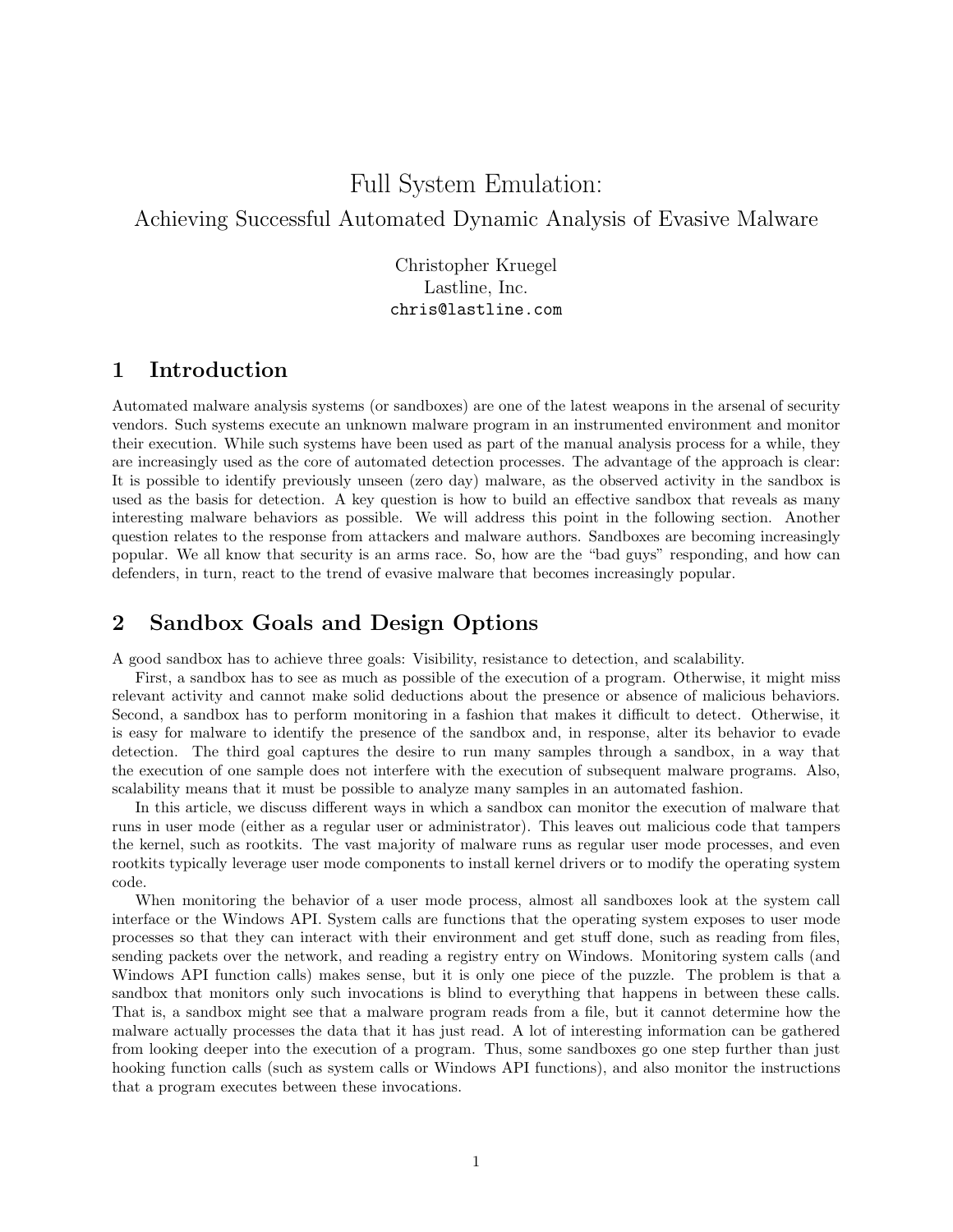Now that we know what information we want to collect, the next question is how we can build a sandbox that can collect this data in a way that makes it difficult for malware to detect. The two main options are virtualization and emulation.

#### 2.1 Virtualization versus Emulation

An emulator is a software program that simulates the functionality of another program or a piece of hardware. Since an emulator implements functionality in software, it provides great flexibility. For example, consider an emulator that simulates the system hardware (such as the CPU and physical memory). When you run a guest program P on top of this emulated hardware, the system can collect very detailed information about the execution of P. The guest program might even be written for a different CPU architecture than the actual CPU that the emulator runs on. This mechanism allows, for example, to run an Android program, written for ARM, on top of an emulator that runs on an x86 host. The drawback of emulation is that the software layer incurs a performance penalty. The potential performance impact has to be carefully addressed to make the analysis system scalable.

With virtualization, the guest program  $P$  actually runs on the underlying hardware. The virtualization software (the hypervisor) only controls and mediates the accesses of different programs (or different virtual machines) to the underlying hardware. In this fashion, the different virtual machines are independent and isolated from each other. However, when a program in a virtual machine is executing, it is occupying the actual physical resources, and as a result, the hypervisor (and the malware analysis system) cannot run simultaneously. This makes detailed data collection challenging. Moreover, it is hard to entirely hide the hypervisor from the prying eyes of malware programs. The advantage is that programs in virtual machines can run at essentially native speed.

As mentioned previously, the task of an emulator is to provide a simulated (runtime) environment in which a malware program can execute. There are two main options for this environment. First, one can emulate the operating system (this is called OS emulation). Intuitively, this makes sense. A program runs in user mode and needs to make system calls to interact with its environment. So, why not simply emulate these systems calls? While the malware is running, one can get a close look at its activity (one can see every instruction). When the malware tries to make a system call, this information can be easily recorded. At this point, the emulator simply pretends that the system call was successfully executed and returns the proper result to the program.

This sounds simple enough in theory, but it is not quite as easy in practice. One problem is that the (native) system call interface in Windows is not documented, and Microsoft reserves the right to change it at will. Thus, an emulator would typically target the Windows API, a higher-level set of library functions on top of the native system calls. Unfortunately, there are tens of thousands of these Windows API functions. Moreover, the Windows OS is a huge piece of software, and emulating it faithfully requires an emulator that has a comparable complexity of Windows itself! Since faithful emulation is not practical, emulators typically focus on a popular subset of functionality that works "reasonably well" for most programs. Of course, malware authors know about this. They can simply invoke less frequently used functions and check whether the system behaves as expected (that is, like a real Windows OS). OS emulators invariably fail to behave as expected, and such sandboxes are quite easy for malware to detect and evade. Security vendors that leverage OS emulation are actually well aware of this limitations. They typically include OS emulation only as one part of their solution, complemented by other detection techniques.

As the second option for an emulator, one can simulate the hardware (in particular, CPU and physical memory). This is called (whole) system emulation. System emulation has several advantages. First, one can install and run an actual operating system on top of the emulator. Thus, the malware is executed inside a real OS, making the analysis environment much more difficult to detect for malware. The second advantage is that the interface offered by a processor is (much) simpler than the interface provided by Windows. Yes, there are hundreds of instructions, but they are very well documented, and they essentially never change. After all, Intel, AMD and ARM want an operating system (or application) developer to know exactly what to expect when she targets their platform. Finally, and most importantly, a system emulator has great visibility. A sandbox based on system emulation sees every instruction that a malware program executes on top of the emulated processor, and it can monitor every single access to emulated memory.

Virtualization platforms provides significantly fewer options for collecting detailed information. The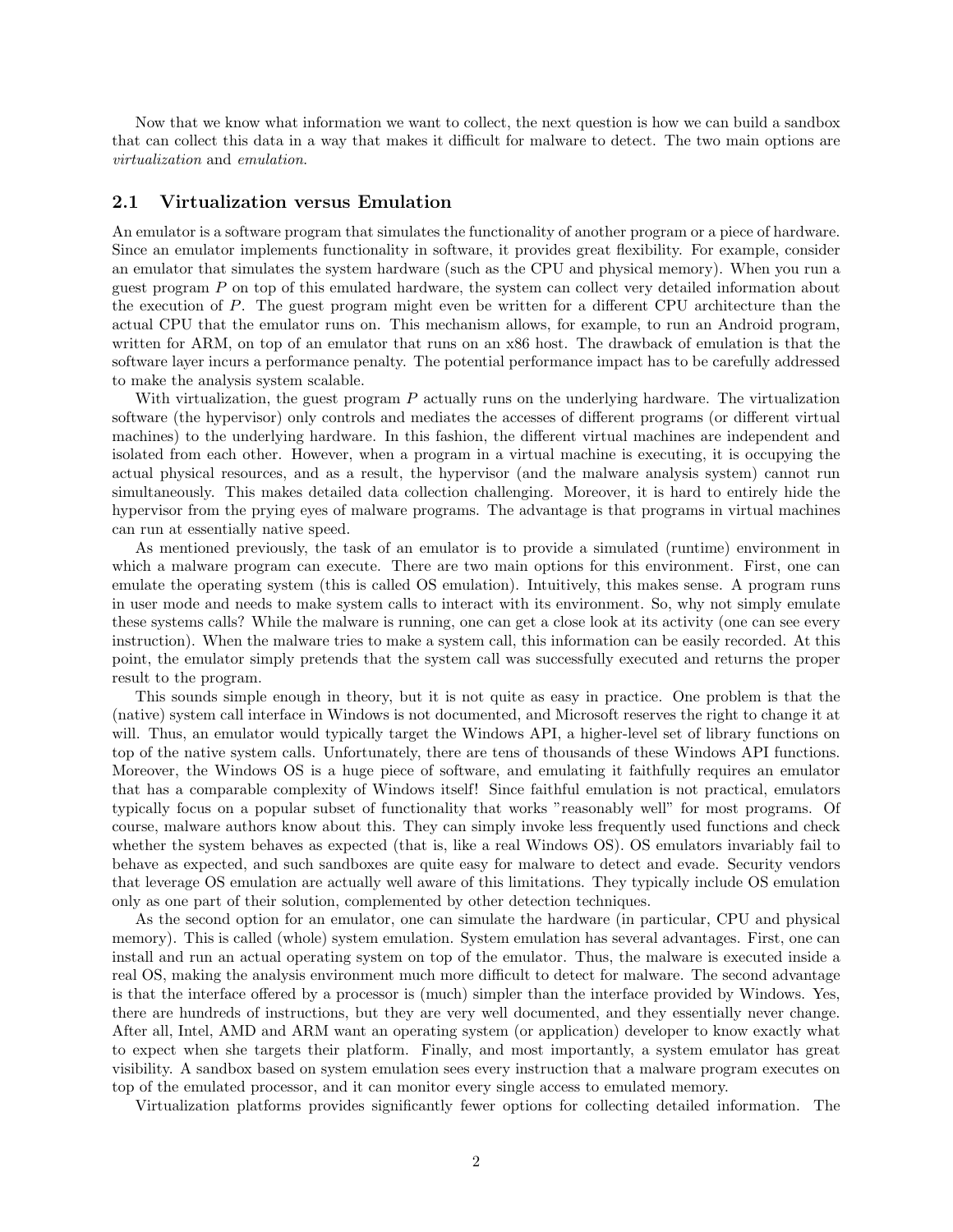easiest way is to record the system calls that programs perform. This can be done in two different ways. First, one could instrument the guest operating system. This has the obvious drawback that a malware program might be able to detect the modified OS environment. Alternatively, one can perform system call monitoring in the hypervisor. System calls are privileged operations. Thus, when a program in a guest VM performs such an operation, the hypervisor is notified. At this point, control passes back to the sandbox, which can then gather the desired data. The big challenge is that it is very hard to efficiently record the individual instructions that a guest process executes without being detected. After all, the sandbox relinquishes control to this process between the system calls. This is a fundamental limitation for any sandbox that uses virtualization technology.

#### 2.2 Lastline's Full System Emulation Approach

We think that more visibility is better, especially facing malware that becomes increasingly aware of virtual machines and sandbox analysis. We have seen malware that tries to detect the presence of VMware for many years. Even if one builds a custom sandbox based on virtualization technology, the fundamental visibility limitations remain. Of course, when a malware program checks for specific files or processes that a wellknown hypervisor like VMware introduces, these checks will fail, and the custom sandbox will be successful in seeing malicious activity. However, virtualization, by definition, means that malicious code is run directly on the underlying hardware. And while the malicious code is running, the sandbox is paused. It is only woken up at specific points, such as system calls. This is a problem, and a major reason why we decided to implement our sandbox as a system emulator.

Why does not everybody use system emulation, since it seems such a great idea? The reason is that one needs to overcome two technical challenges to make a system emulator work in practice. One challenge is called the semantic gap, the other one is performance. The semantic gap is related to the problem that a system emulator sees instructions executed on the CPU, as well as the physical memory that the guest OS uses. However, it is not immediately clear how to connect CPU instructions and bytes in memory to objects that make sense in the context of the guest OS. After all, we want to know about the files that a process creates, or the Windows registry entries that it reads. To bridge the semantic gap, one needs to gain a deep understanding into the inner workings of the guest operating system. By doing this, we can then map the detailed, low level view of our system to high level information about files, processes and network traffic that are shown in our report.

The second question is about performance. Isn't emulation terribly slow? The answer is yes, if implemented in a naive way. If we emulated every instruction in software, the system would indeed not scale very well. However, one can implement many clever things to speed up emulation, to a level where it is (almost) as fast as native execution. For example, one does not need to emulate all code. A lot of code can be trusted, such as Windows itself. Well, we can trust the kernel most of the time – of course, it can be compromised by rootkits. Only the malicious program (and code that this program interacts with) needs to be analyzed in detail. Also, one can perform dynamic translation. With dynamic translation, every instruction is examined in software once, and then translated into a much more efficient form that can be run directly.

## 3 Evasive Code

The fight against malicious code is an arms race. Whenever defenders introduce novel detection techniques, attackers strive to develop new ways to bypass them. Given the popularity of sandboxes, it is not surprising that malware authors have started to devise evasive techniques to ensure that their programs do not reveal any malicious activity when executed in such an automated analysis environment. Clearly, when malware does not show any unwanted activity during analysis, no detection is possible. Simple evasive techniques have been known for quite a while. For example, malware might check for the presence of a virtual machine, or it might query well-known Windows registry keys or files that reveal a particular sandbox. Other malware authors instructed their malware to sleep for a while, hoping that the sandbox would time out the analysis before anything interesting is happening.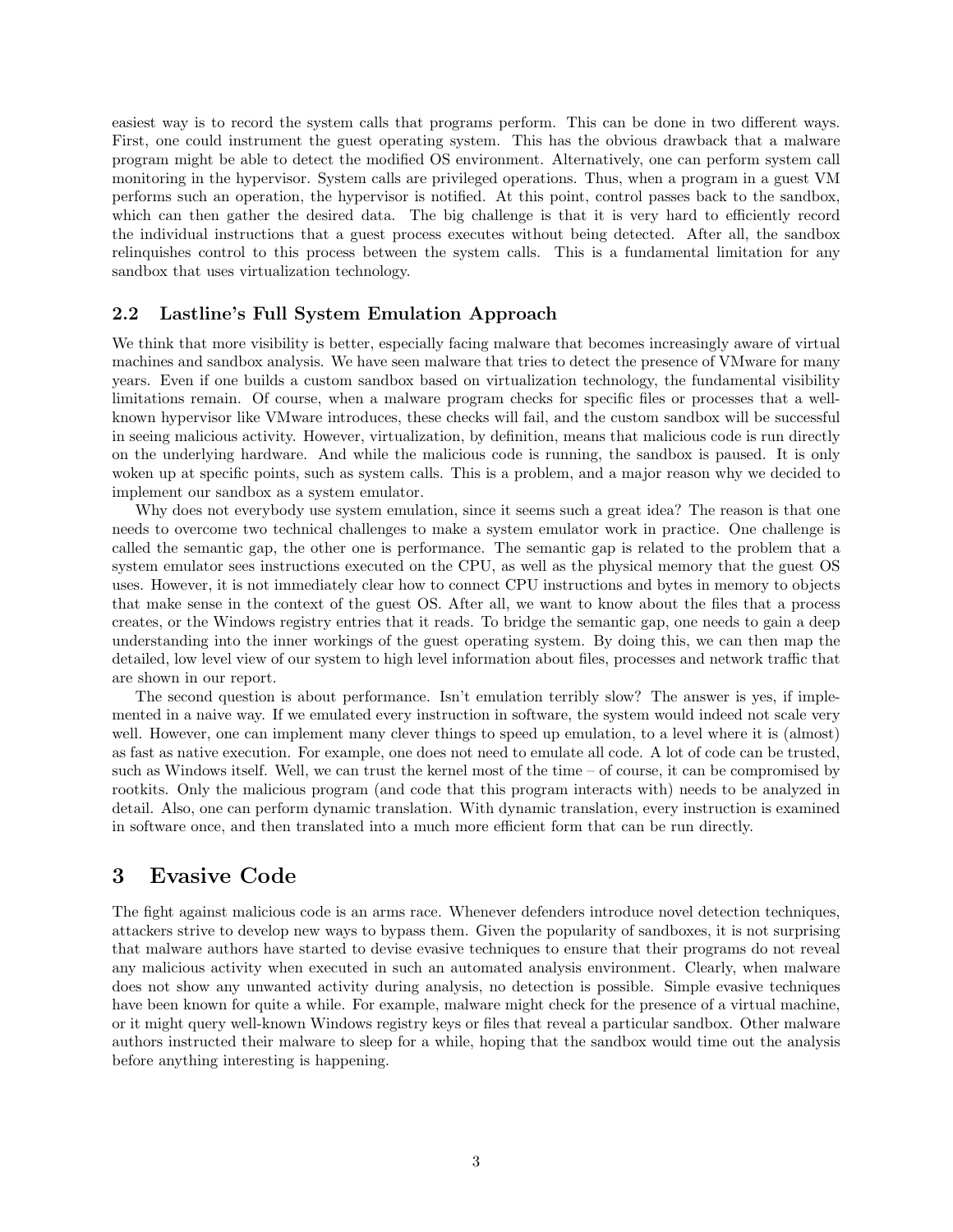#### 3.1 Environmental Checks

Malware programs frequently contain checks that determine whether certain files or directories exist on a machine and only run parts of their code when they do. Others require that a connection to the Internet is established or that a specific mutex object does not exist. In case these conditions are not met, the malware may terminate immediately. This is similar to malicious code that checks for indications of a virtual machine environment, modifying its behavior if such indications are present in order to make its analysis in a virtual environment more difficult. Other functionality that is not invoked on every run are malware routines that are only executed at or until a certain date or time of day. Functionality can also be triggered by other conditions, such as the name of the user or the IP address of the local network interface. Environmental checks have been discussed among security vendors in the past, and malware authors share well-known checks on hacker forums. As an example for such an environmental check, consider the example in Figure 1 and Figure 2. Here, we see malicious code querying for the names of the attached disks, and checking these names for the presence of the string QEMU. If this comparison is true, the malware knows that it is running inside the Qemu virtual environment.

| руско ртк зантане 2901 дик                          | $@$ $C$ $B$ $B$ $B$ $B$ $B$ $B$                 |
|-----------------------------------------------------|-------------------------------------------------|
| <b>EAX</b><br>PUSH                                  | 003B 32bit 7FFDF000(F)                          |
| ESP                                                 | GS 0000 NULL                                    |
| <b>PUSH 20019</b><br>PUSH A                         |                                                 |
| LEA EAX.DUORD PTR SS: [EBP+3CA]                     | LastErr ERROR ALREADY EX                        |
| <b>PUSH EAX</b>                                     | EFL 00000206 (NO.NB.NE.A.NS.P)                  |
| <b>PUSH 8000002</b>                                 | ST0 empty 0.00000000000000000                   |
| <b>PTR SS: [EBP+295]</b><br>ADUAPI32. RegOpenKeyExA | ST1 empty 0.00000000000000000                   |
| <b>OR FAX FAX</b>                                   | :T2 empty 0.00000000000000000                   |
| <b>SHORT 008C0587</b>                               | 3 empty 0.000000000000000000                    |
| POP EBX<br><b>LEA EAX DUORD PTR SS: [EBP+753]</b>   | 4 empty 0.000000000000000000                    |
| PUSH FAX                                            | SIS empty 0.00000000                            |
| <b>LEA EAX DWORD PTR SS:[EBP+553]</b>               | SI6 empty 0.0000000000                          |
| PUSH EAX                                            | STZ emptu 1.25197751666951070                   |
| PUSH 0                                              | Err<br>- 63<br>Cond                             |
| рнен                                                | <b>N27E</b><br>Prec NEAR.53<br>Mask             |
| (ADVAPI32.RegOpenKeyExA)                            |                                                 |
|                                                     |                                                 |
|                                                     |                                                 |
|                                                     |                                                 |
| ASCII                                               | ASCII "SYSTEM\ControlSet001\Services\Disk\Enum" |
| ShieD11<br>6C 6C                                    |                                                 |

Figure 1: Malware enumerating registry keys for the disk.

| PUSH ESI<br>LEA EAX.DWORD PTR SS: [EBP+553] |                                         |                                       |                             |                   | <b></b><br>EIP MMRCM572 |                                  |                                  |
|---------------------------------------------|-----------------------------------------|---------------------------------------|-----------------------------|-------------------|-------------------------|----------------------------------|----------------------------------|
| <b>PUSH EAX</b>                             |                                         |                                       |                             |                   |                         |                                  |                                  |
| ORD PTR SS:[EBP+291]                        |                                         |                                       | Shlwapi.StrStrIA            |                   | FS                      | 0023                             | 32bit OCFFFFFFF                  |
| OR FAX FAX                                  |                                         |                                       |                             |                   | CS                      | 001 B<br>$32$ hit                |                                  |
| 008C0608                                    |                                         |                                       |                             |                   | SS<br>$\Box$            | 0023<br>$32$ hit                 |                                  |
| LODS BYTE PTR DS: [ESI]                     |                                         |                                       |                             |                   | $\Box$<br>DS            | AA23 32bit                       | AC RREEL                         |
| OR AL.AL                                    |                                         |                                       |                             |                   | 自<br>FS                 |                                  | 003B 32bit 7FFDF000              |
|                                             |                                         |                                       |                             |                   | $\Box$                  | GS 0000 NULL                     |                                  |
| SHORT 008C0580                              |                                         |                                       |                             | D                 | $\Box$                  |                                  |                                  |
| <b>SHORT 008C0564</b>                       |                                         |                                       |                             | $\Omega$          | $\sqrt{1}$              |                                  | LastErr ERROR ALREADY E          |
| <b>PUSH EAX</b>                             |                                         |                                       |                             |                   |                         |                                  | EFL 00000206 (NO, NB, NE, A, NS, |
| <b>PUSH ESP</b>                             |                                         |                                       |                             |                   |                         |                                  |                                  |
| <b>PUSH 20019</b>                           |                                         |                                       |                             |                   |                         |                                  | ST0 empty 0.0000000000000000     |
| PUSH 0                                      |                                         |                                       |                             |                   |                         |                                  | empty 0.0000000000000000         |
| <b>LEA EAX DUORD PTR SS:[EBP+3F2]</b>       |                                         |                                       |                             |                   |                         |                                  | ST2 empty 0.00000000000000000    |
| <b>PUSH EAX</b>                             |                                         |                                       |                             |                   |                         |                                  | ST3 empty 0.0000000000000000     |
| <b>PUSH 80000002</b>                        |                                         |                                       |                             |                   |                         |                                  | ST4 empty 0.00000000000000000    |
| DWORD PTR SS: [EBP+295]                     |                                         |                                       |                             |                   |                         |                                  | ST5 empty 0.0000000000000000     |
| EAX.EAX<br>ОR                               |                                         |                                       |                             |                   |                         |                                  | ST6 empty 0.0000000000000000     |
| SHORT 008C0606                              |                                         |                                       |                             |                   |                         |                                  | ST7 empty 1.2519775166695107     |
| POP EBX                                     |                                         |                                       |                             |                   |                         | з                                | 21 目                             |
| EAX, DWORD PTR SS: [EBP+753]<br>LEA         |                                         |                                       |                             |                   | 0000<br><b>FST</b>      | $Cond \oplus \oplus \oplus$      | Err                              |
| MOU DWORD PTR DS: [EAX] 200                 |                                         |                                       |                             |                   | <b>FCW</b><br>027F      | Prec NEAR.53                     | Mask                             |
| (Shluapi.StrStrIA)                          |                                         |                                       |                             |                   |                         |                                  |                                  |
|                                             |                                         |                                       |                             |                   |                         |                                  |                                  |
|                                             |                                         |                                       |                             |                   |                         |                                  |                                  |
|                                             |                                         | 008C09B4                              |                             |                   | "IDENDiskxxxx HARDDISK  |                                  |                                  |
| ASCII                                       | $\triangle$ 0012FBA4<br><b>0012FBA8</b> | 008 CO7D8                             | .H.<br>ASCII<br>֥m<br>ASCII | "OEMU"            |                         |                                  |                                  |
| SbieDll.dll.ap<br>44<br>65                  |                                         | 008C0634<br>$4 + H$                   |                             |                   |                         | RETURN to 008C0634 from 008C0635 |                                  |
| i_log.dll.pstore<br>2E<br>64                | 0012FBAC                                |                                       |                             |                   |                         |                                  |                                  |
| c.dll.dir_watch.<br>64                      | 0012FBB0                                | 008 CO6 F2<br>$6 + H$ .               |                             |                   |                         |                                  |                                  |
| 53<br>dll.CWSMonitor.d<br>57                | <b>0012FBB4</b>                         | AARCA73A<br>$: -M$                    |                             |                   |                         |                                  |                                  |
| 68<br>$11.$ dbghe $1p.$ d $11$<br>67        | 0012FBB8                                | 20800000                              |                             | kerne132.7C800000 |                         |                                  |                                  |
| 4C<br>UTRTIIÄT. UMVARE U                    | AA12 FRRC                               | AARCA65R<br><b>T-MM</b>               |                             | t n               |                         | AARCA65B from AARCA458           |                                  |
| 4D<br>BOX.QEMUShlwap<br>45                  | 0012FBCA<br><b>CALLA OLYMPIA</b>        | 008C0077 v.M.<br><b>CASSAS CASSAS</b> | <b>RETURN</b>               | t <sub>0</sub>    |                         | 008C0077 from 008C0078           |                                  |

Figure 2: The same malware checking for the presence of QEMU in the disk name.

Environmental checks typically require that malware reads some value from the operating system (its runtime environment). These values can be registry keys, such as the name of the disks in the example above. Other values are file names or names of running processes. Whenever a malware program reads some value from the operating system, it has to invoke a system call. A sandbox sees this system call, and hence, can manipulate the return value (typically, it is randomized). Thus, when a specific environmental check becomes known, security vendors can improve their sandbox to watch for it. While this reactive approach works to some extend, it is vulnerable to evasion when malware authors introduce novel (zero day) checks. This requires vendors to patch their sandbox, introducing a window of vulnerability.

To handle the problem of environmental checks, it is crucial to have a more detailed view into the execution of a malware program. In particular, it is necessary to monitor the execution of all instructions. If such a view is available, it is possible to automatically track the values that a program reads and trace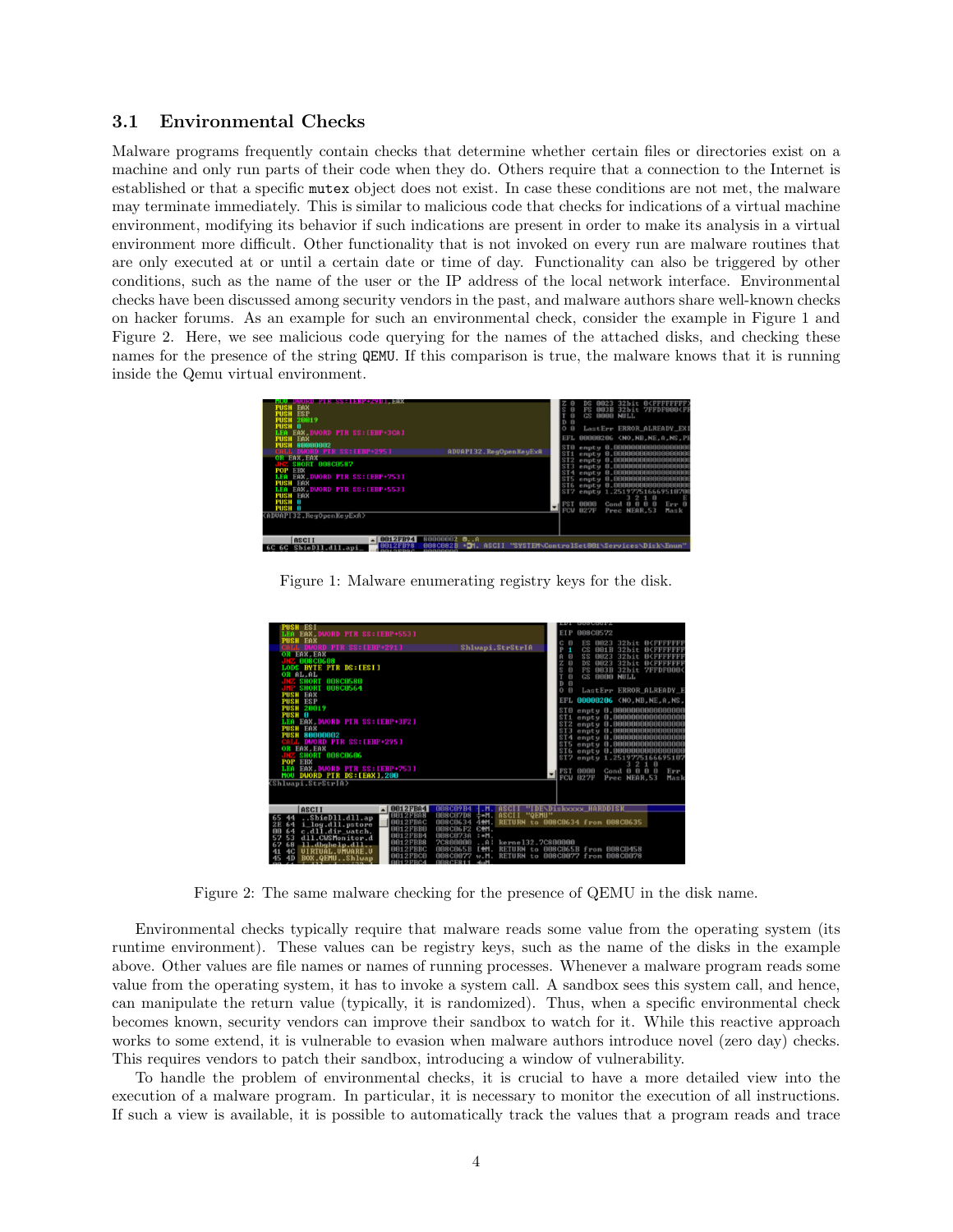how the program processes it. This allows the system to recognize program points where the continuation of the execution depends on previously read input. When such a program point (an environmental check) is encountered, the analysis can explore both possible continuations. In addition, the system can extract the conditions under which the program follows a particular execution path. Using this information, one can determine the circumstances under which a damage routine or a propagation function is executed. This allows the automated identification and bypass of environmental checks, irrespective of the actual check that is used. For an academic writeup of some ideas behind multi-path exploration, check [2].

#### 3.2 Stalling Code

Stalling code is executed before any malicious behavior – regardless of the execution environment. The purpose of such evasive code is to delay the execution of malicious activity long enough so that automated analysis systems give up on a sample, incorrectly assuming that the program is non-functional, or does not execute any action of interest. It is important to observe that the problem of stalling code affects all analysis systems, even those that are fully transparent. Moreover, stalling code does not have to perform any checks.

Stalling code exploits two common properties of automated malware analysis systems: First, the time that a system can spend to execute a single sample is limited. Typically, an automated malware analysis system will terminate the analysis of a sample after several minutes. This is because the system has to make a trade-off between the information that can be obtained from a single sample, and the total number of samples that can be analyzed every day. Second, malware authors can craft their code so that the execution takes much longer inside the analysis environment than on an actual victim host. Thus, even though a sample might stall and not execute any malicious activity in an analysis environment for a long time (many minutes), the delay perceived on the victim host is only a few seconds. This is important because malware authors consider delays on a victim's machine as risky. The reason is that the malicious process is more likely to be detected or terminated by anti-virus software, an attentive user, or a system reboot.

|   | 1 unsigned count, $t$ ;         | 9 void delay () {                                           |
|---|---------------------------------|-------------------------------------------------------------|
| 2 |                                 | 10<br>$count=0x1;$                                          |
|   | $3$ void helper() {             | 11<br>$\mathbf{d}$ o {                                      |
|   | 4 $t = \text{GetTickCount}()$ ; | 12<br>$h$ elper $()$ ;                                      |
| 5 | $t++$ ;                         | 13<br>$count++;$                                            |
| 6 | $t++$ :                         | 14<br>while                                                 |
|   | $t =$ GetTickCount();           | 15<br>$\left(\text{count}\right!=\!0\text{xe4elcl}\right);$ |
|   |                                 |                                                             |

Figure 3: Stalling code in W32.DelfInj.

Figure 3 shows a stalling loop implemented by real-world malware. As the sample was only available in binary format, we reverse engineered the malware program and manually produced equivalent C code. Since the executable did not contain symbol information, we introduced names for variables and functions to make the code more readable. While this malware calls functions as part of the loop, this does not have to be the case (as shown in Figure 4).

Stalling code can only be recognized by analysis systems that have visibility into all instructions that a malware program executes. There are no obvious checks that can be seen at the system call level. To automatically detect stalling loops, and to ensure forward progress within the amount of time allocated for the analysis of a sample, one can use the following three-step approach.

First, we need techniques to detect when a malware sample is not making sufficient progress during analysis. When such a situation is encountered, the system can automatically examine the sample to identify the code regions that are likely responsible for stalling the execution. To this end, the system starts to dynamically record information about the addresses of instructions (code blocks) that are executed. Using these addresses, we build a (partial) control flow graph (CFG) of the non-progressing thread. This CFG is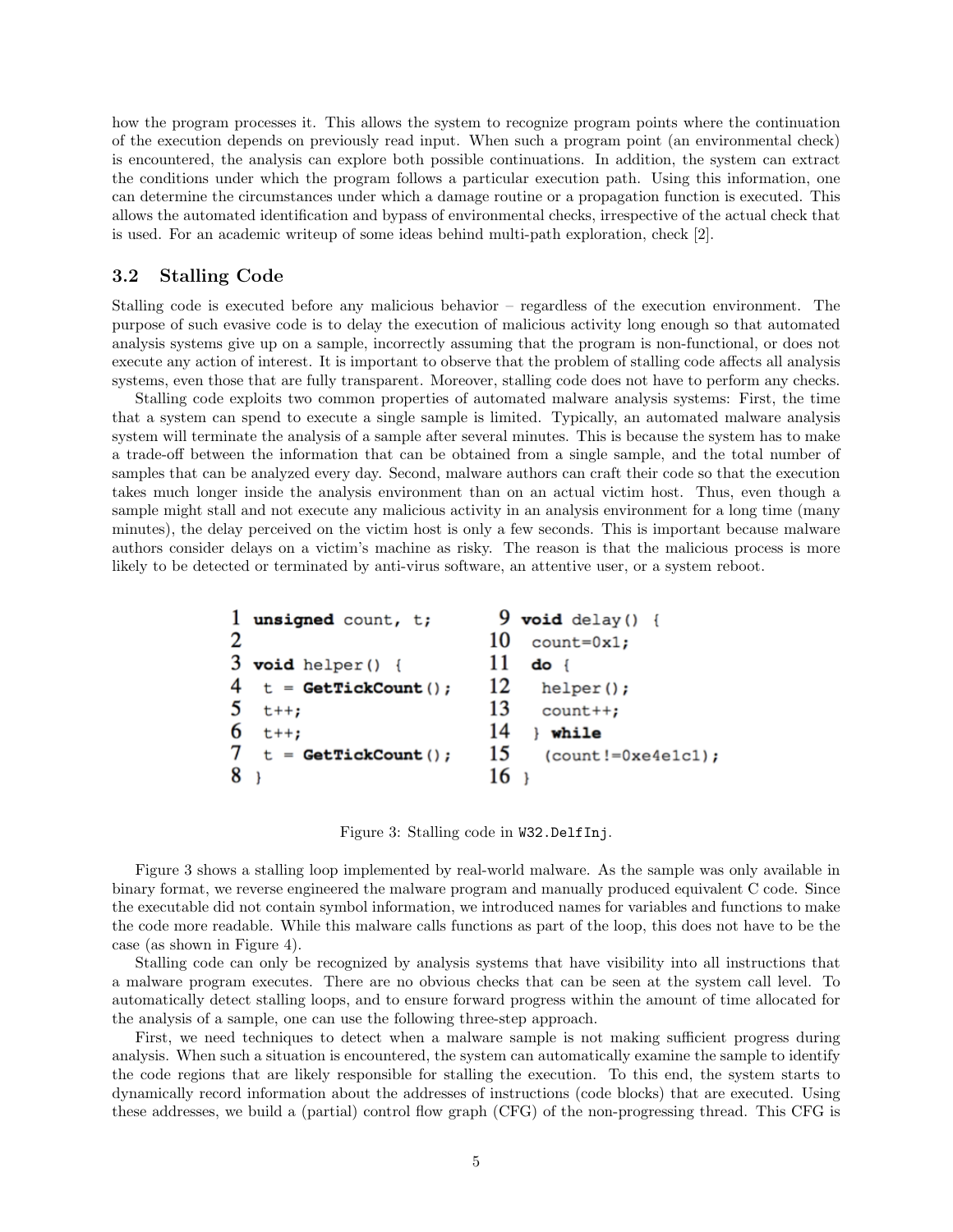

Figure 4: Stalling loop without any function or system call.

then searched for loops. For these code regions (and these regions only), costly logging is disabled. When this is not sufficient, we force the execution to take a path that skips (exits) the previously identified stalling code. In that case, we need to be careful, since the program could be in an inconsistent state. Malware authors could leverage these inconsistencies to expose the analysis system. To overcome this problem, we mark variables that are touched by the loop as potentially inconsistent. When such a variable is later used, we compute the proposer value on demand, by extracting a program slice.

Again, the key insight that allows us to automatically detect and mitigate stalling code is the fact that we see all instructions that are executing. Hence, we can identify stalling loops and actively interrupt their execution. For an academic writeup of some ideas behind the detection and acceleration of stalling loops, check [1].

### 4 Summary

A sandbox offers the promise of zero day detection capabilities. As a result, most security vendors offer some kind of sandbox as part of their solutions. However, not all sandboxes are alike, and the challenge is not to build a sandbox, but rather to build a good one. Most sandboxes leverage virtualization and rely on system calls for their detection. We believe that this is not enough, since these tools fundamentally miss a significant amount of potentially relevant behaviors. Instead, a sandbox should be an analysis platform that sees all instructions that a malware program executes. This allows the system to see and react to attempts by